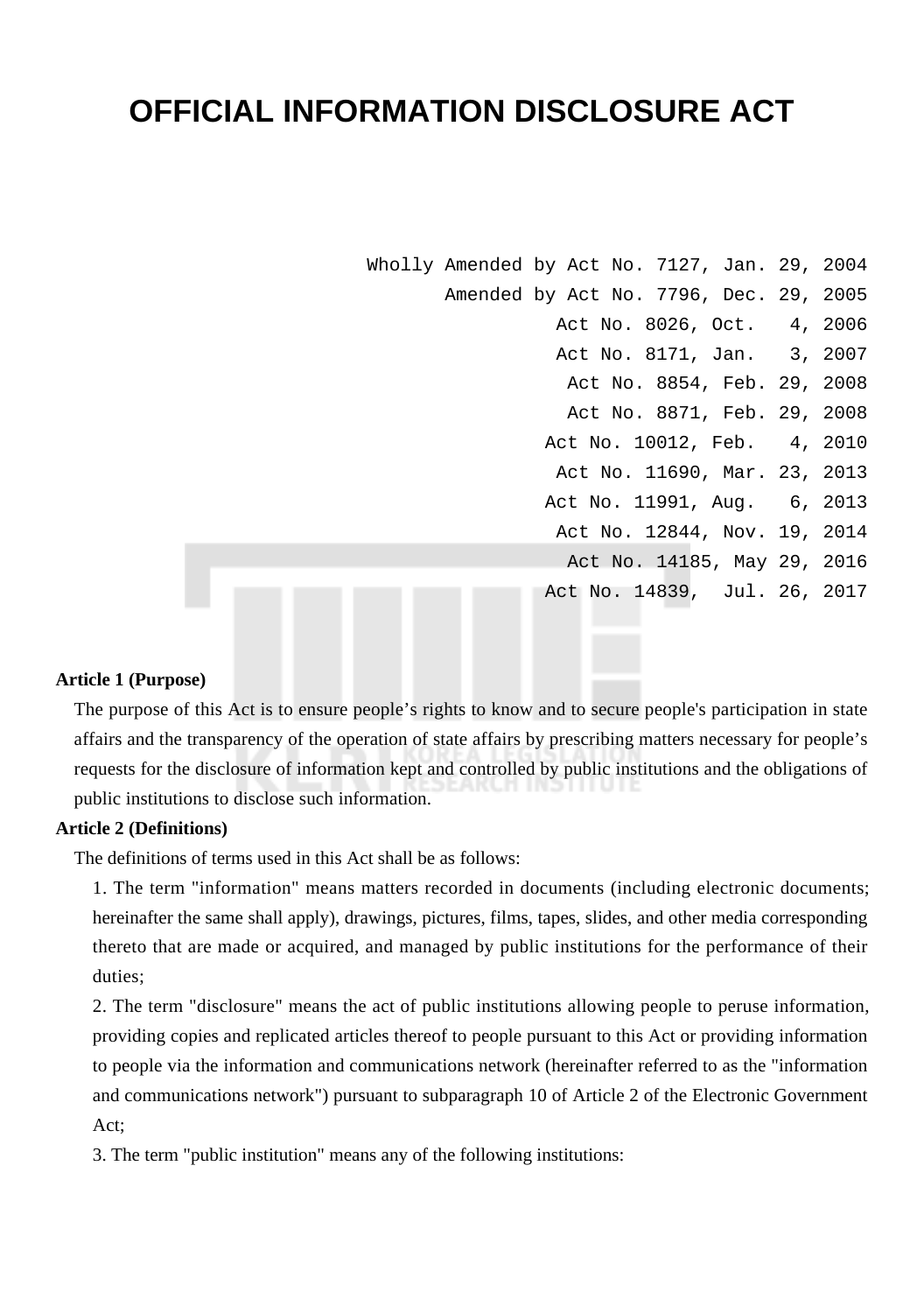(a) State agencies:

(b) Local governments;

(c) Public institutions under Article 2 of the Act on the Management of Public Institutions;

(d) Other institutions prescribed by Presidential Decree.

# **Article 3 (Principles of Disclosing Information)**

Any information kept and managed by public institutions shall be disclosed to the public in an active manner, as prescribed by this Act, to ensure people's right to know.

# **Article 4 (Scope of Application)**

(1) The disclosure of information shall be governed by this Act, except as otherwise expressly provided for in other Acts.

(2) Each local government may formulate its ordinances concerning information disclosure with regard to its duties within the scope under statutes.

(3) This Act shall not apply to any information collected or prepared by agencies which take charge of information related to national security and security work for the purpose of analyzing information related to national security: Provided, That this shall not apply to preparation, provision, or disclosure of information lists under Article 8 (1).

# **Article 5 (Applicants for Information Disclosure)**

(1) Every national has a right to request information disclosure.

(2) Foreigners' requests for information disclosure shall be prescribed by Presidential Decree.

# **Article 6 (Obligations of Public Institutions)**

(1) Public institutions shall enforce this Act and modify related statutes to ensure that people's right to request information disclosure is respected.

(2) Public institutions shall organize the information management system for proper preservation and expeditious search of information, have a department or human resources in charge of duties related to information disclosure, and endeavor to establish the information disclosure system by using the information and communications network.

# **Article 7 (Official Announcement, etc. of Administrative Information)**

(1) Public institutions shall decide on the detailed scope of information disclosure and period, timing and methods for such disclosure in advance, and shall officially announce any of the following information in accordance with the abovementioned standard: Provided, That this shall not apply to any information falling under any subparagraph of Article 9 (1):

1. Information pertaining to any policy which has significant effects on people's life;

2. Information pertaining to any project which requires a large-scale budget, including works undertaken in accordance with the State policy;

3. Information required for administrative supervision, including details of budget execution and results of project evaluation;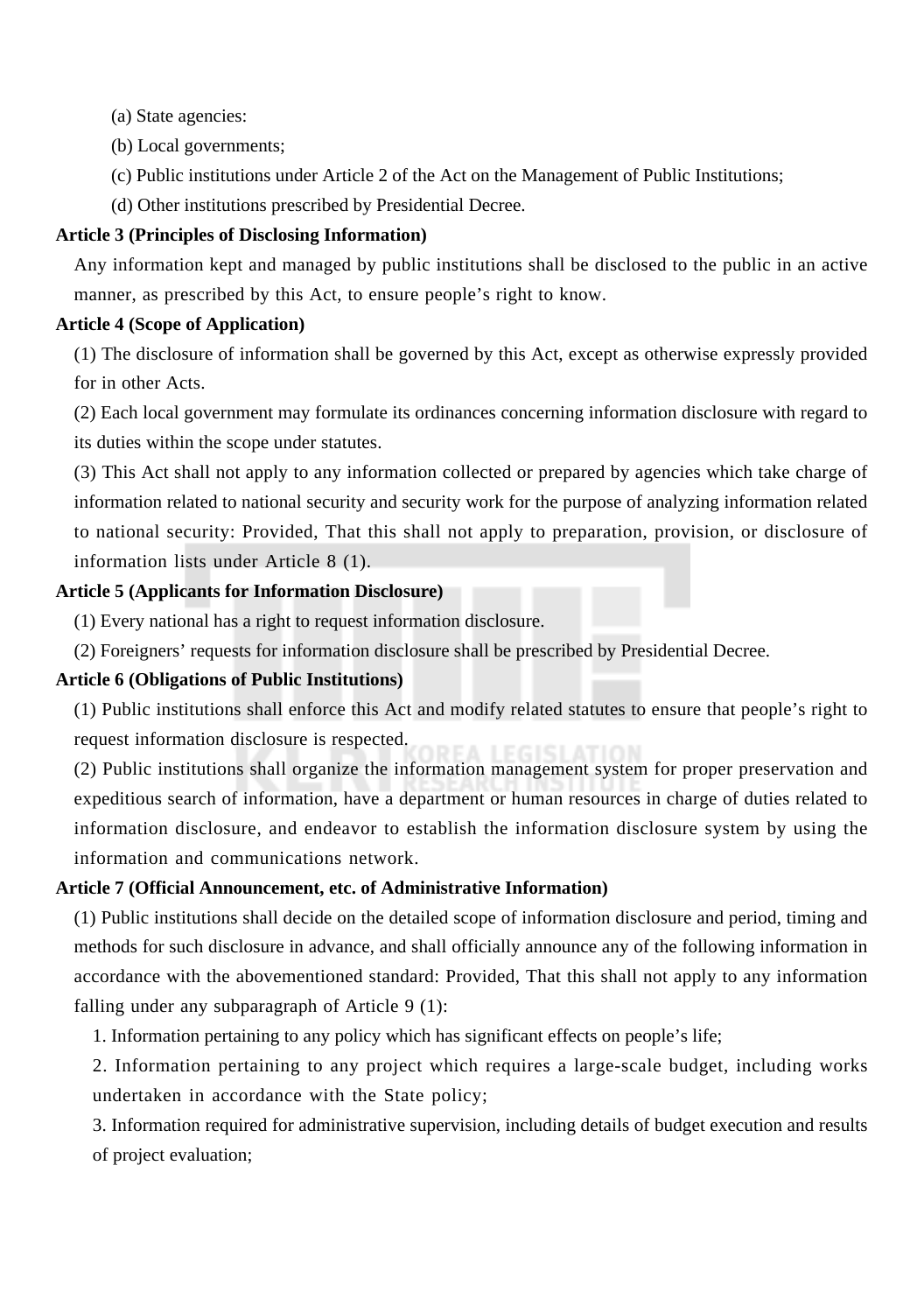4. Other information prescribed by the heads of public institutions.

(2) Public institutions shall actively endeavor to disclose information that people need to know to the public, in addition to matters prescribed in paragraph (1).

#### **Article 8 (Preparation, Provision, etc. of Information Lists)**

(1) Public institutions shall prepare and keep a list of information that they have and manage so that people can easily understand such information list and disclose such information list to the public via the information disclosure system by using the information and communications network: Provided, That where information that may not be disclosed pursuant to Article 9 (1) is included in the list of information, such the relevant part of the list may not be provided or disclosed.

(2) Public institutions shall secure a place for information disclosure and facilities required to disclose information in order to perform their duties regarding information disclosure in an expeditious and smooth manner.

#### **Article 8-2 (Disclosure of Original Text of Information to be Disclosed)**

Central administrative agencies and institutions prescribed by Presidential Decree, from among public institutions, shall disclose information classified as information to be disclosed, from among information kept and managed in an electronic format, to the public via the information disclosure system by using the information and communications network, even when no request for information disclosure is made.

### **Article 9 (Information Subject to Non-Disclosure)**

(1) All information kept and managed by public institutions shall be subject to disclosure to the public: Provided, That any of the following information may not be disclosed:

1. Information that is classified as confidential information or information subject to non-disclosure pursuant to other Acts or orders given under Acts (limited to the National Assembly Regulations, the Supreme Court Regulations, the Constitutional Court Regulations, the National Election Commission Regulations, Presidential Decree, and Municipal Ordinances);

2. Information pertaining to the national security, national defense, unification, diplomatic relations, etc., which is deemed likely to seriously undermine national interests, if it is disclosed;

3. Information which is likely to seriously obstruct the protection of people's lives, physical safety and properties, if it is disclosed;

4. Information pertaining to a trial in progress, the prevention and investigation of crimes, indictment and maintenance of a public prosecution, the execution and correction of a sentence, and security disposition, which, if disclosed, has considerable grounds for significantly obstructing the performance of duties or infringing upon the right of a criminal defendant to face fair trial;

5. Information pertaining to audit, supervision, inspection, tests, regulations, tendering contracts, technology development, or personnel management, or information at the stage of decision-making processes or internal-review processes, etc., which, if disclosed, has considerable grounds for remarkably obstructing the fair performance of duties or research and development: Provided, That where information is not disclosed due to decision-making processes or internal-review processes, if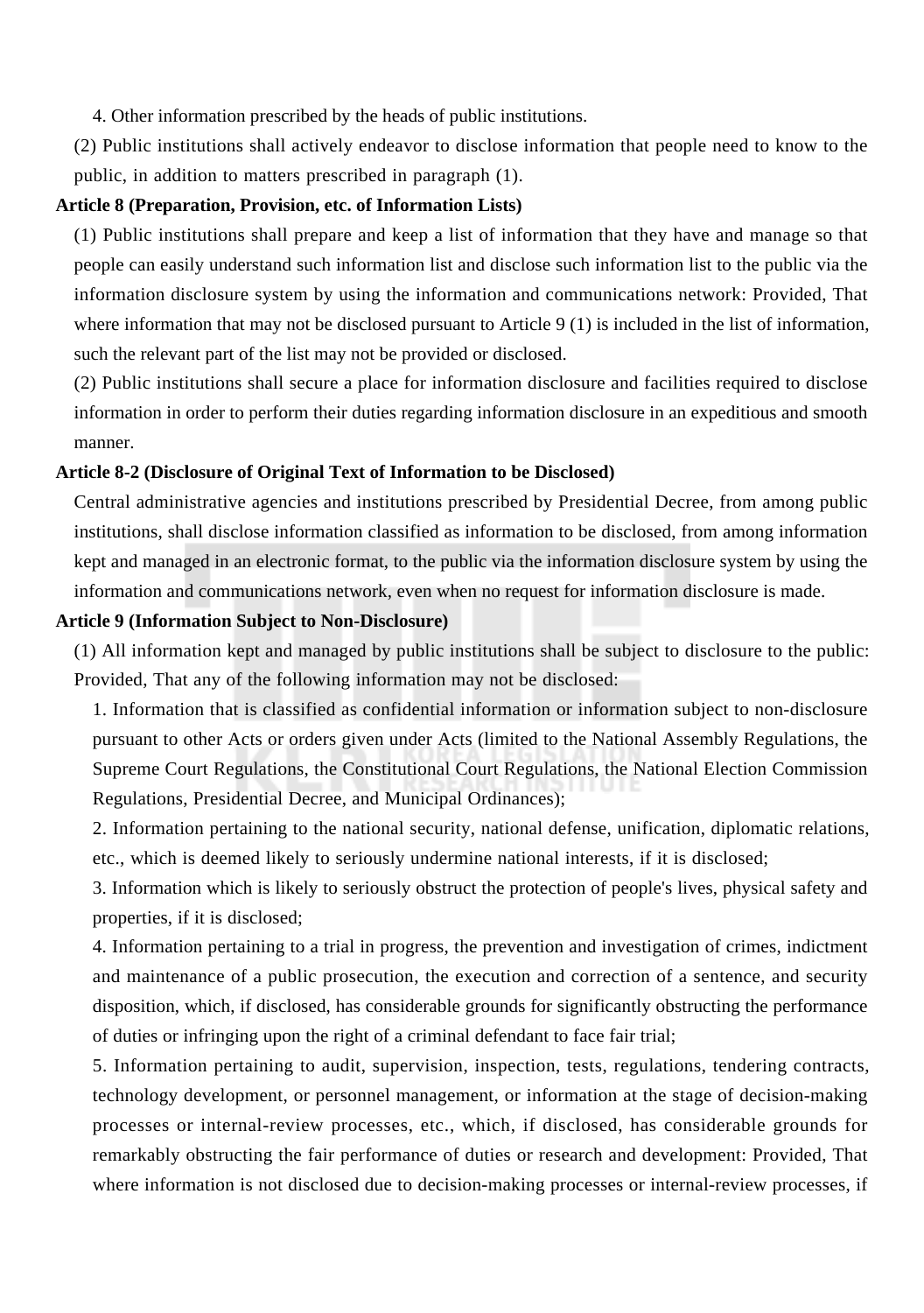such decision-making processes or internal-review processes are completed, applicants under Article 10 shall be informed thereof;

6. Personal information, such as names, resident registration numbers, etc. included in the relevant information, which, if disclosed, is deemed likely to undermine the privacy or freedom of individuals: Provided, That the following personal information shall be excluded therefrom:

(a) Information that is made available for public perusal pursuant to statutes;

(b) Information prepared or acquired by public institutions for the purpose of public announcement, which does not unjustly disturb the privacy or freedom of individuals;

(c) Information prepared or acquired by public institutions, the disclosure of which is deemed necessary to remedy the public interest or individuals's rights;

(d) Names and positions of public officials who have performed their duties;

(e) Names and occupations of individuals, to whom part of duties have been entrusted or commissioned by the State or local governments under statutes, the disclosure of which is necessary for the public interest;

7. Information pertaining to management and trade secrets of corporations, organizations, or individuals (hereinafter referred to as "corporations, etc."), which, if disclosed, is likely to seriously undermine the legitimate interests of the corporations, etc: Provided, That the following information shall be excluded therefrom:

(a) Information that is needed to be disclosed in order to protect the lives, physical safety, and health

of persons from dangers arising from business activities;

(b) Information that is needed to be disclosed in order to protect people's property or lives from illegal and unjust business activities;

8. Information, the disclosure of which is deemed likely to bring advantages or disadvantages to specific persons, due to speculation in real estates, cornering the market, etc.

(2) Where any information falling under each subparagraph of paragraph (1) is no longer needed to be kept concealed on the grounds of the passage of a fixed period, etc., a public institution shall make the relevant information become subject to disclosure to the public.

(3) A public institution shall establish the detailed criteria for the scope of information subject to nondisclosure by taking into account characteristics of relevant business of the public institution within the scope of each subparagraph of paragraph (1), and disclose them to the public.

## **Article 10 (Methods of Requesting Information Disclosure)**

(1) Any person who intends to make a request for disclosing information (hereinafter referred to as the "applicant") may submit a written request for disclosing information containing the following information or make an oral request for information disclosure to any public institution that holds or manages the relevant information:

1. The name, resident registration number, address, and contact details (referring to telephone numbers and e-mail addresses, etc.) of the applicant;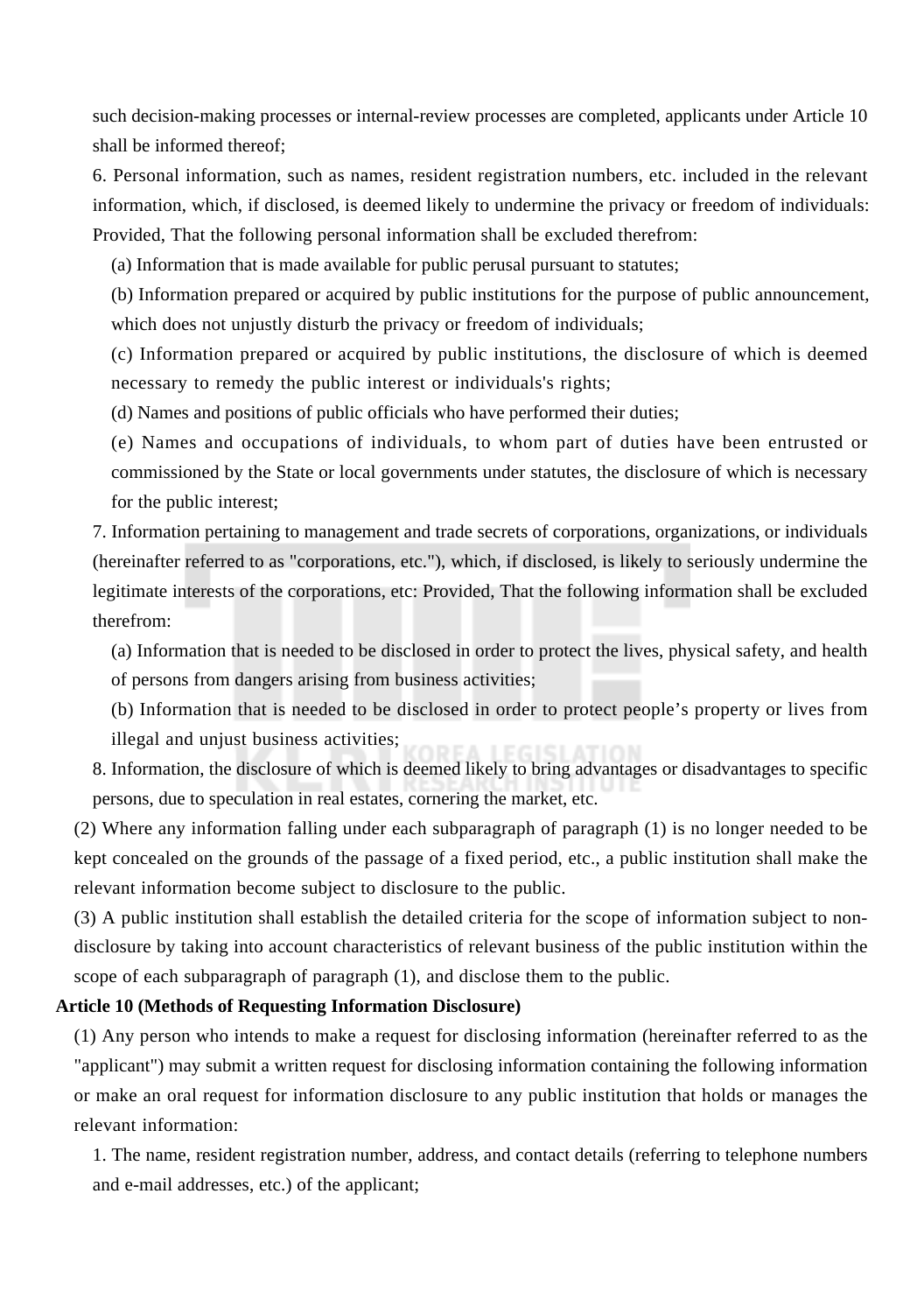2. Details of the information, the disclosure of which is requested by the applicant and methods for disclosing the information.

(2) When any applicant makes an oral request for disclosing information under paragraph (1), the relevant applicant shall state his/her request before any public official or any officer and employee who are all in charge of information disclosure (hereinafter referred to as "public officials, etc. in charge"), and the public officials, etc. in charge shall make an information disclosure request record and then both the public officials, etc. in charge and the applicant shall subscribe their name and affix their seal thereon or sign it. *<Amended by Act No. 14185, May 29, 2016>*

(3) Matters necessary for methods of making a request for information disclosure, in addition to matters prescribed in paragraphs (1) and (2), shall be prescribed by the National Assembly Regulations, the Supreme Court Regulations, the Consitutional Court Regulations, the National Election Commission Regulations, and Presidential Decree.

## **Article 11 (Decision on Whether or Not to Disclose Information)**

(1) A public institution shall, upon receiving a request for disclosing information under Article 10, decide whether or not to disclose the requested information within ten days from the date on which such request is received.

(2) Where a public institution is unable to decide whether or not to disclose information within a period fixed under paragraph (1) due to inevitable grounds, such public institution may extend the fixed period for up to ten days, as reckoned from the day following the date on which the previously fixed period expires. In such cases, the public institution shall promptly notify in writing the applicant of the fact of the extension and the grounds for extension.

(3) Where a public institution recognizes that information, the disclosure of which is requested, pertains, in whole or in part, to a third party, the public institution shall inform the third party of the fact without delay and may, if necessary, hear his/her opinions.

(4) Where a public institution receives a request for the disclosure of information that is held and managed by another public institution, the former shall transfer without delay the request to the latter and then promptly serve a written notice on the relevant applicant, explicitly indicating a public institution in charge and the grounds for transferring such request, etc.

## **Article 12 (Information Disclosure Council)**

(1) State agencies, local governments, and public enterprises under Article 5 of the Act on the Management of Public Institutions (hereinafter referred to as "State agencies, etc.") shall establish and operate the Information Disclosure Council (hereinafter referred to as the "Council") to deliberate on whether to disclose information under Article 11.

(2) The Council shall consist of not less than five, but not more than seven members, including one chairperson.

(3) The members of the Council, with the exception of the chairperson, shall be designated or commissioned from among public officials, officers and employees belonging to the relevant public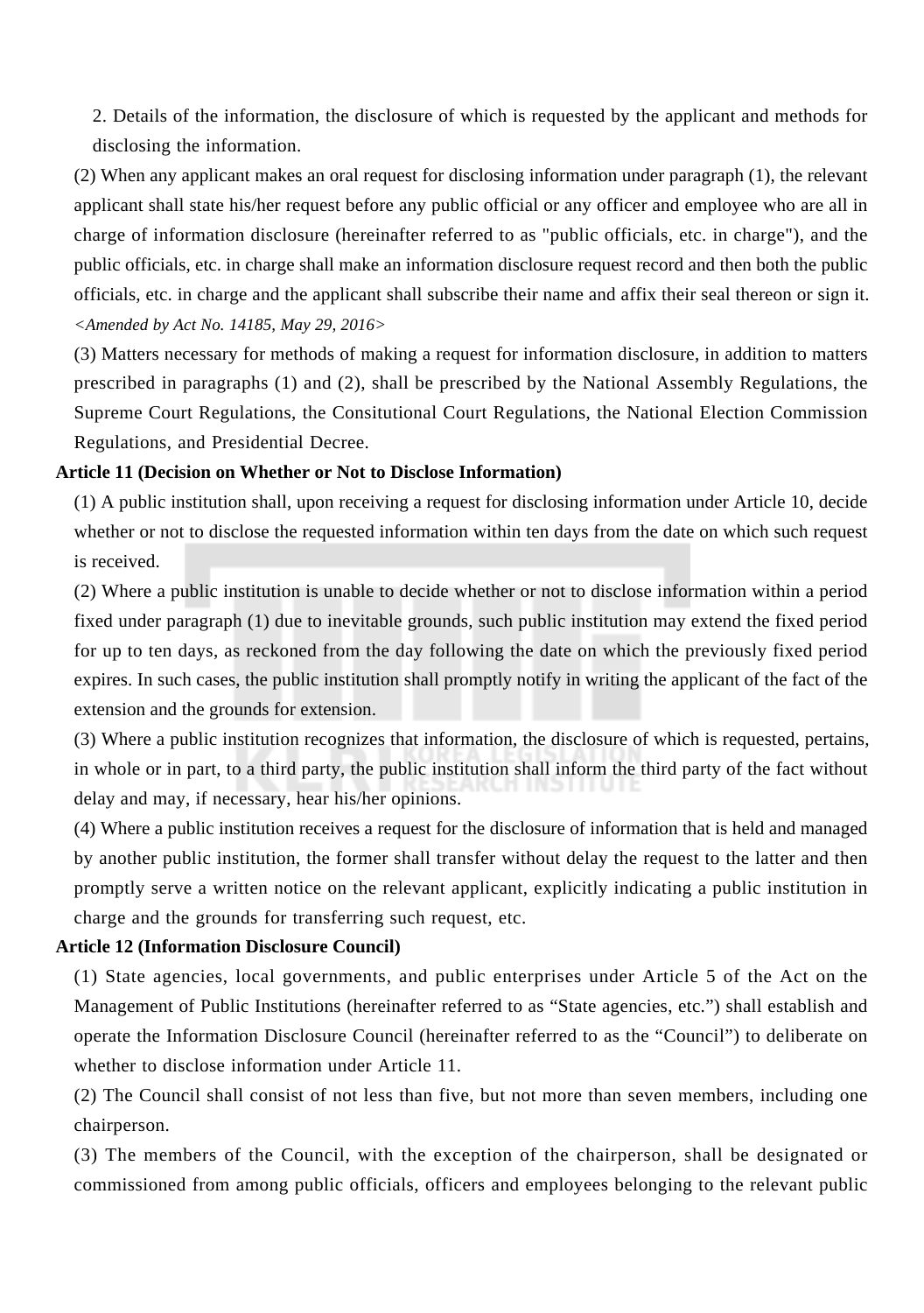institution, or outside experts. A half of the members shall be commissioned from among outside experts with in-depth knowledge of duties of the relevant State agency or duties of disclosing information: Provided, That with respect to any State agency exclusively in charge of the work falling under Article 9 (1) 2 or 4, the head of such agency may separately set the commission ratio of outside experts and at least one third of members shall be commissioned from among outside experts.

(4) The chairperson of the Council shall be designated or commissioned by the heads of State agencies, etc., from among persons who have the same qualifications as those of the members referred to in paragraph (3).

(5) Article 23 (4) and (5) shall apply mutatis mutandis to the Council's members.

(6) Matters necessary for the operation, functions, etc. of the Council shall be prescribed by the National Assembly Regulations, the Supreme Court Regulations, the Constitutional Court Regulations, the National Election Commission Regulations, and Presidential Decree.

#### **Article 13 (Notification of Decisions on Whether or Not to Disclose Information)**

(1) A public institution shall, when it decides to disclose information in accordance with Article 11, notify the relevant applicant of its decision, explicitly indicating the date, time and place of its disclosure, etc.

(2) When applicants desire to have copies or replications of information, a public institution shall deliver them to applicants: Provided, That when it is likely to significantly obstruct the performance of duties due to excessive quantity of information to be disclosed, it may provide copies or replications of information to applicants after dividing them on a periodic basis or may furnish such copies while allowing the public to peruse them at the same time.

(3) When disclosing information pursuant to paragraph (1), where the original forms of the relevant information are likely to be stained or damaged or where other reasonable grounds exist, a public institution may disclose the copies or replications of the relevant information.

(4) When it decides not to disclose information pursuant to Article 11, a public institution shall promptly notify in writing the relevant applicant of such fact. In such cases, the public institution shall indicate the grounds for deciding not to disclose the information, and methods of and procedures for raising an objection in a concrete manner.

## **Article 14 (Partial Disclosure of Information)**

Where any information, the disclosure of which is requested, consists of a part falling under any subparagraph of Article 9 (1) and the other part which may be disclosed, if it is possible to separate the two parts without being contrary to the purpose of requesting the disclosure of such information, the information shall be disclosed with the exception of the part falling under any subparagraph of Article 9 (1).

# **Article 15 (Electronic Disclosure of Information)**

(1) Where an applicant makes a request to disclose information in an electronic format, which has been held and managed in an electronic format, a public institution shall comply with such request, except for cases where it is highly impracticable to comply with such request due to the nature of the relevant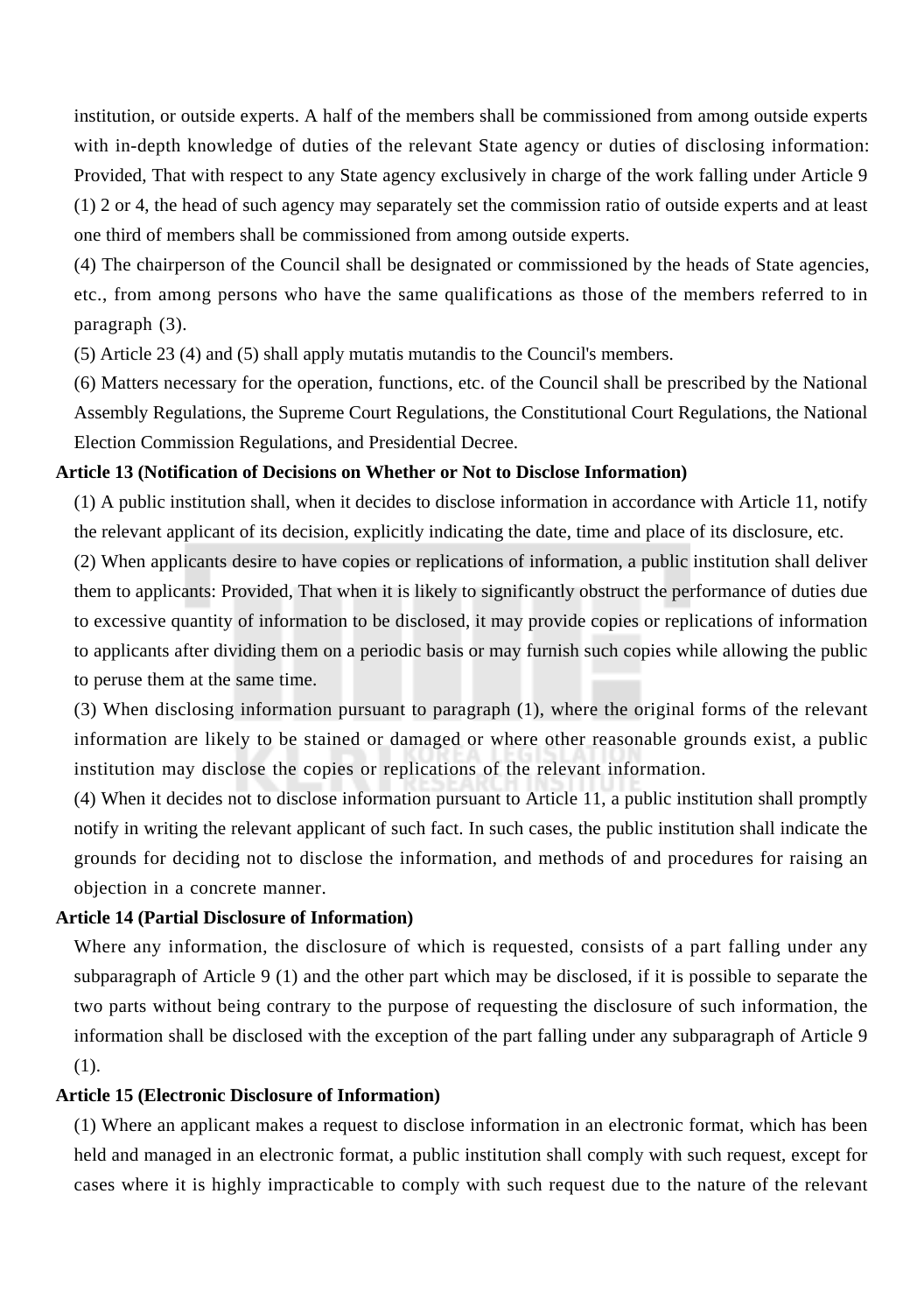information.

(2) Where an applicant makes a request to disclose information in an electronic format, which has not been held and managed in an electronic format, a public institution may disclose information after converting such information into an electronic format, when such disclosure is not likely to significantly obstruct the performance of its duties or damage the nature of the relevant information.

(3) Matters necessary for disclosure of information in an electronic format, etc. shall be prescribed by the National Assembly Regulations, the Supreme Court Regulations, the Constitutional Court Regulations, the National Election Commission Regulations, and Presidential Decree.

## **Article 16 (Disclosure of Information that Can be Immediately Processed)**

Any of the following information, which can be immediately or orally processed, shall be disclosed to the public without undergoing procedures under Article 11:

- 1. Information prepared for the purpose of disclosure to the public under statutes;
- 2. Various publicity materials prepared for the purpose of publicizing to the general public;
- 3. Information, the disclosure of which has already been determined and does not take a long time;
- 4. Other information that is prescribed by the heads of public institutions.

#### **Article 17 (Defrayment of Expenses)**

(1) Expenses incurred in disclosing information and mailing disclosed information, etc. shall be borne by applicants within the scope of actual expenses.

(2) Where the purpose of using information subject to application for disclosure is deemed necessary for maintaining and promoting public welfare, the expenses referred to in paragraph (1) may be reduced or exempted.

(3) Matters necessary for expenses under paragraph (1) and the collection thereof, etc. shall be prescribed by the National Assembly Regulations, the Supreme Court Regulations, the Constitutional Court Regulations, the National Election Commission Regulations, and Presidential Decree.

## **Article 18 (Raising Objections)**

(1) When any applicant is dissatisfied with a decision made by any public institution not to disclose information or a decision made by any public institution to partially disclose information, or when no decision is made to disclose information even after 20 days elapse after a request for information disclosure is made, he/she may raise an objection in writing to the relevant public institution within 30 days from the date on which he/she receives a notice on whether or not to disclose the information or from the date on which 20 days elapse after a request for information disclosure is made.

(2) State agencies, etc. shall hold a meeting of the Council when any objection under paragraph (1) is raised: Provided, That this shall not apply to any of the following cases:

- 1. Matters which have already underwent deliberations of the Council;
- 2. Simple and repetitive requests;
- 3. Requests for information classified as confidential information pursuant to statutes.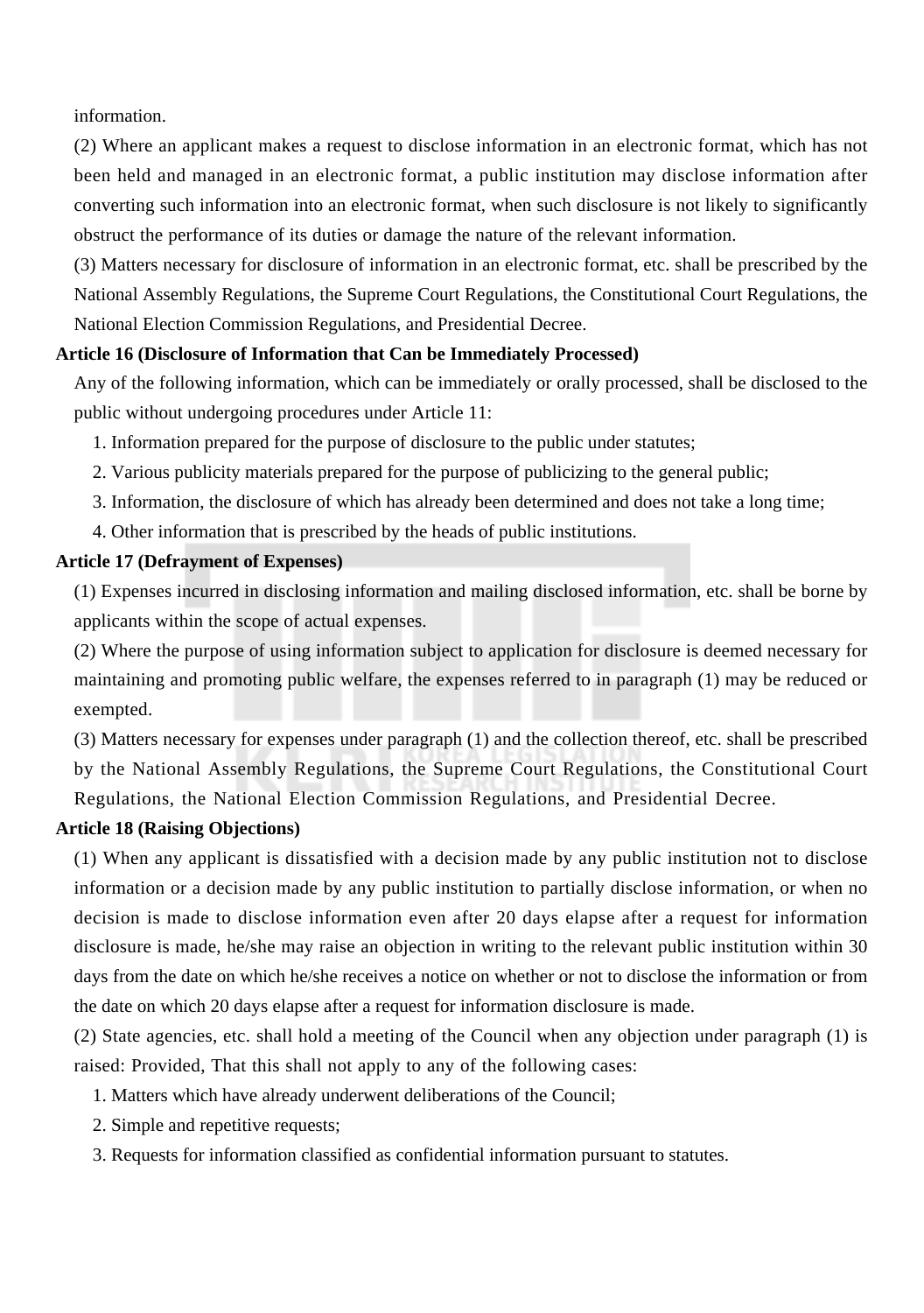(3) Relevant public institutions shall decide on an objection raised within seven days from the date on which such objection is raised and notify the relevant applicant of outcomes thereof without delay in writing: Provided, That when public institutions cannot make a decision within a fixed period due to inevitable grounds, such period may be extended by up to seven days when calculated from the day following the date when such fixed period expires, and applicant shall be notified of the grounds for such extension.

(4) Where public institutions decide to dismiss or reject an objection, they shall notify applicants of the fact that applicants may file for an administrative appeal or administrative litigation, along with notification on the outcomes under paragraph (3).

# **Article 19 (Administrative Appeal)**

(1) When any applicant is dissatisfied with a decision made by a public institution in connection with information disclosure, or when no decision is made about whether to disclose information even after 20 days elapse after a request for information disclosure was made, he/she may file an administrative appeal as prescribed by the Administrative Appeals Act. In such case, the administrative agency that supervises the decision of a public institution, other than state agencies and local governments, shall be the head of the relevant central administrative agency or the head of the relevant local government.

(2) An applicant may file an administrative appeal without going through the procedures for filing administrative appeals under Article 18.

(3) Any member who is involved in administrative appeals against decisions on whether or not to disclose information, from among the members of the Administrative Appeal Committee, shall not divulge secrets that the he/she has learned while performing his/her duties not only during his/her tenure and but also after his/her retirement.

(4) The members of the Administrative Appeal Committee referred to in paragraph (3) shall be deemed public officials in the application of the Criminal Act and the penalty provisions of other Acts.

# **Article 20 (Administrative Litigation)**

(1) Where an applicant is dissatisfied with a decision made by a public institution in connection with information disclosure, or when no decision is made about whether to disclose information even after 20 days elapse after a request for information disclosure was made, he/she may file for an administrative litigation as prescribed by the Administrative Litigation Act.

(2) The presiding judge may, if deemed necessary, peruse or examine the information, the disclosure of which is requested, in private, without involving parties therein.

(3) Where the subject of an administrative litigation is a disposition not to disclose or to partially disclose information pertaining to national security, national defense, or diplomatic relations, from among the information provided for in Article 9 (1) 2, the presiding judge may order not to submit the relevant information if the relevant public institution substantiates procedures for classifying the information, the levels, types, and nature of the classification, practical reasons for keeping the information secret, and the grounds for not disclosing the information, etc.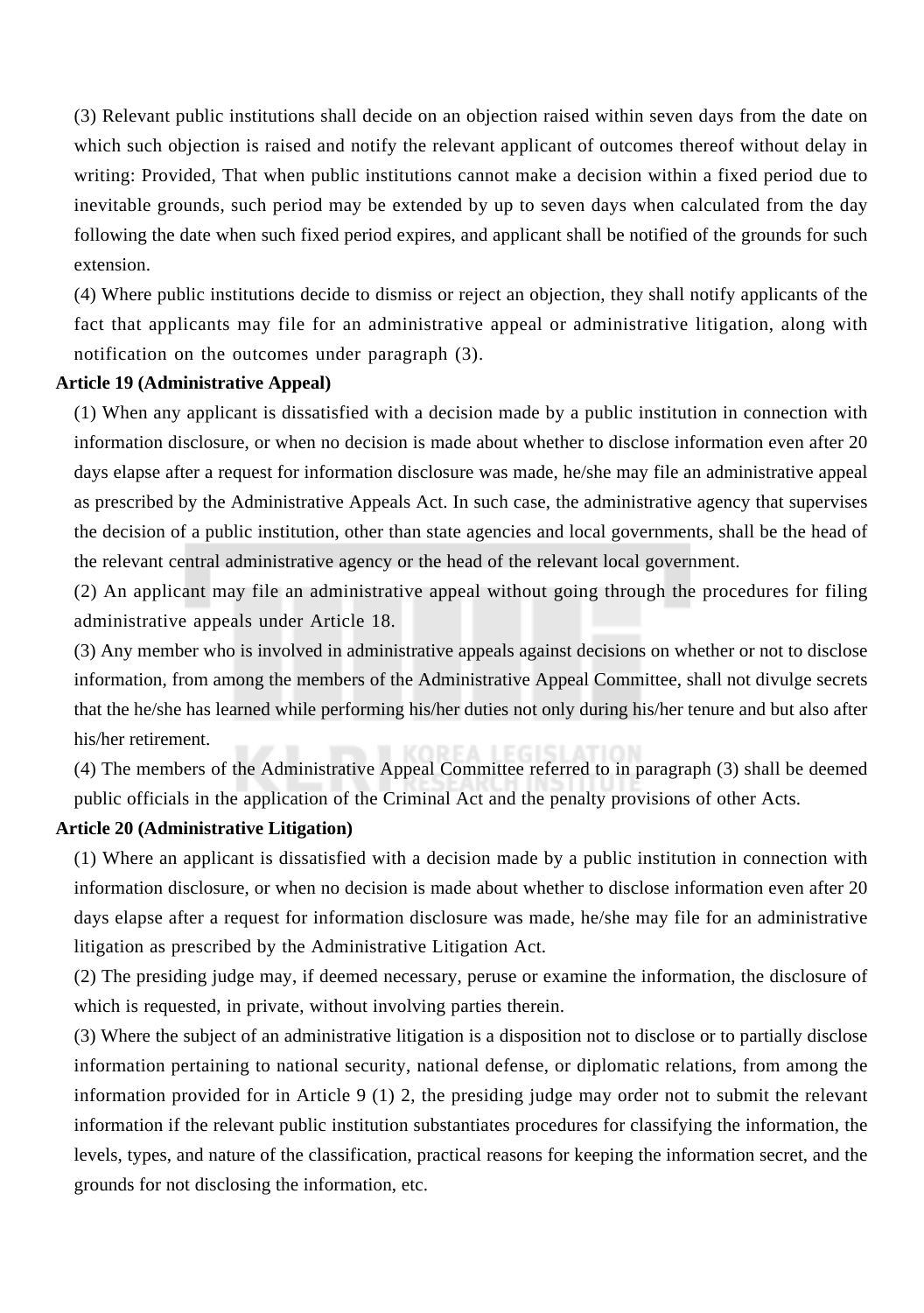#### **Article 21 (Requests Made by Third Party for Keeping Information Concealed)**

(1) A third party, who is notified of the fact that a request was made to disclose information pursuant to Article 11 (3), may request the relevant public institution not to disclose the information pertaining to himself/herself within three days from the date he/she receives such notification.

(2) Notwithstanding a request made by the third party not to disclose the information under paragraph (1), if a public institution decides to disclose such information, such public institution shall promptly notify in writing the third party of its decision to disclose the information, explicitly indicating reasons for deciding to disclose the information as well as the date of disclosure of the information, and the third party may raise an objection in writing to the relevant public institution or file for an administrative appeal or an administrative litigation. In such cases, the third party shall raise an objection within seven days from the date when notification of such decision is received.

(3) The relevant public institution shall give an interval of at least 30 days between the date on which a decision is made to disclose the information under paragraph (2) and the date on which the information is to be disclosed.

# **Article 22 (Establishment of Information Disclosure Committee)**

The Information Disclosure Committee (hereinafter referred to as the "Committee") shall be established under the Minister of the Interior and Safety in order to deliberate on and adjust the following matters: *<Amended by Act No. 12844, Nov. 19, 2014; Act No. 14839, Jul. 26, 2017>*

1. Matters concerning the formulation of an information-disclosure policy and the improvement of the current information-disclosure system;

2. Matters concerning the formulation of information-disclosure standards;

3. Matters concerning the evaluation of the actual operational state of information disclosure by public institutions under Article 24 (2) and (3) and the handling of findings from such evaluation;

4. Other matters prescribed by Presidential Decree with respect to information disclosure.

#### **Article 23 (Organization, etc. of Committee)**

(1) The Committee shall consist of nine members, including one chairperson and one vice chairperson.

(2) The following persons shall become Committee members. In such cases, five members, including the chairperson, shall be commissioned from among persons who are not public officials: *<Amended by Act No. 12844, Nov. 19, 2014; Act No. 14839, Jul. 26, 2017>*

1. Vice ministers or public officials in general service belonging to the Senior Civil Service, all of whom work for the relevant ministries and agencies prescribed by Presidential Decree;

2. Persons with profound learning and experience in information disclosure, who are commissioned by the Minister of the Interior and Safety;

3. Persons recommended by civil groups (referring to civil organizations provided for in Article 2 of the Assistance for Non-profit, Non-Governmental Organizations Act), who are commissioned by the Minister of the Interior and Safety.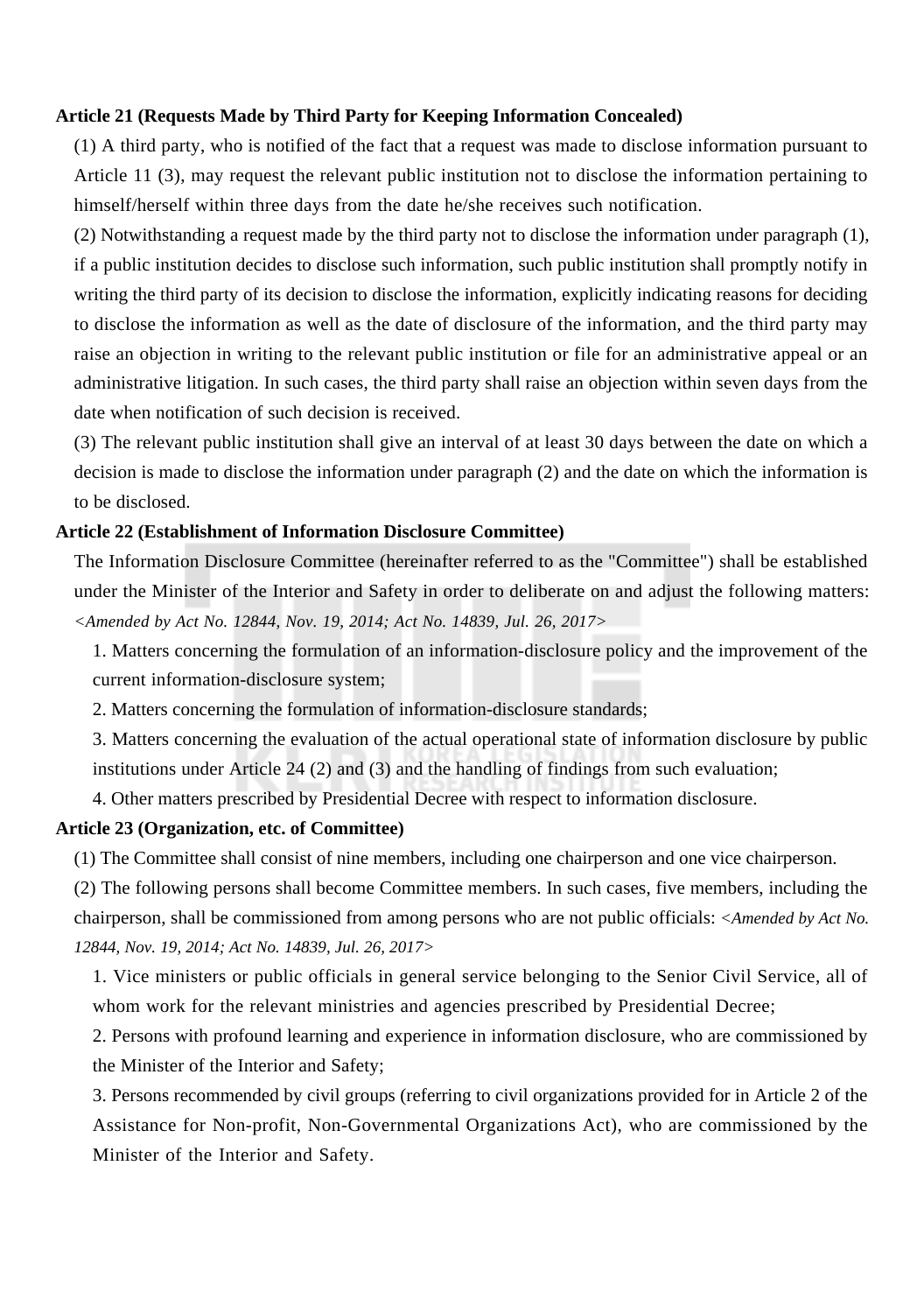(3) The term of office of the chairperson, vice chairperson, and members (excluding members under paragraph (2) 1) shall be two years and they may be reappointed.

(4) The chairperson, vice chairperson, and members shall be prohibited from divulging information they have obtained while performing their respective information-disclosure duties or from committing the act of profiting personally from such information or compromising the interests of other persons by using such information.

(5) From among the chairperson, vice chairperson, and members, a person who is not a public official shall be deemed a public official in the application of the Criminal Act and the penalty provisions of other Acts.

(6) Matters necessary for the operation of the Committee, including organization of the Committee and procedures for resolution, shall be prescribed by Presidential Decree.

## **Article 24 (Overall Control of Systems, etc.)**

(1) The Minister of the Interior and Safety shall exercise overall control of planing and general administration concerning formulation of policy on information disclosure system under this Act, system improvements, etc. *<Amended by Act No. 12844, Nov. 19, 2014; Act No. 14839, Jul. 26, 2017>*

(2) The Minister of the Interior and Safety may evaluate the current status of operation of the information disclosure system of public institutions (excluding the National Assembly, courts, Constitutional Court, and National Election Commission), if the Committee makes a request for such evaluation for an efficient operation of the system. *<Amended by Act No. 12844, Nov. 19, 2014; Act No. 14839, Jul. 26, 2017>*

(3) The Minister of the Interior and Safety shall, if he/she conducts an evaluation referred to in paragraph (2), publish findings of the evaluation after reporting them to the State Council through the Committee and shall request the relevant public institution to take corrective measures, etc. with respect to matters that are recommended by the Committee as being necessary to be improved. *<Amended by Act No. 12844, Nov. 19, 2014; Act No. 14839, Jul. 26, 2017>*

(4) The Minister of the Interior and Safety may recommend heads of public institutions (excluding the National Assembly, courts, Constitutional Court, and National Election Commission) to improve conditions concerning information disclosure, when necessary for information disclosure. In such cases, the relevant public institutions shall faithfully comply with such request, and notify the Minister of the Interior and Safety of outcomes thereof. *<Amended by Act No. 12844, Nov. 19, 2014; Act No. 14839, Jul. 26, 2017>*

(5) The National Assembly, courts, Constitutional Court, and National Election Commission, central administrative agencies, and local governments may present their opinions on information disclosure to institutions affiliated thereto or competent public institutions, or supervise or check information disclosure made by such institutions.

### **Article 25 (Request for Submitting Materials)**

If deemed necessary, the Secretary General of the National Assembly, the Minister of the Court Administration, the Secretary General of the Constitutional Court, the Secretary General of the National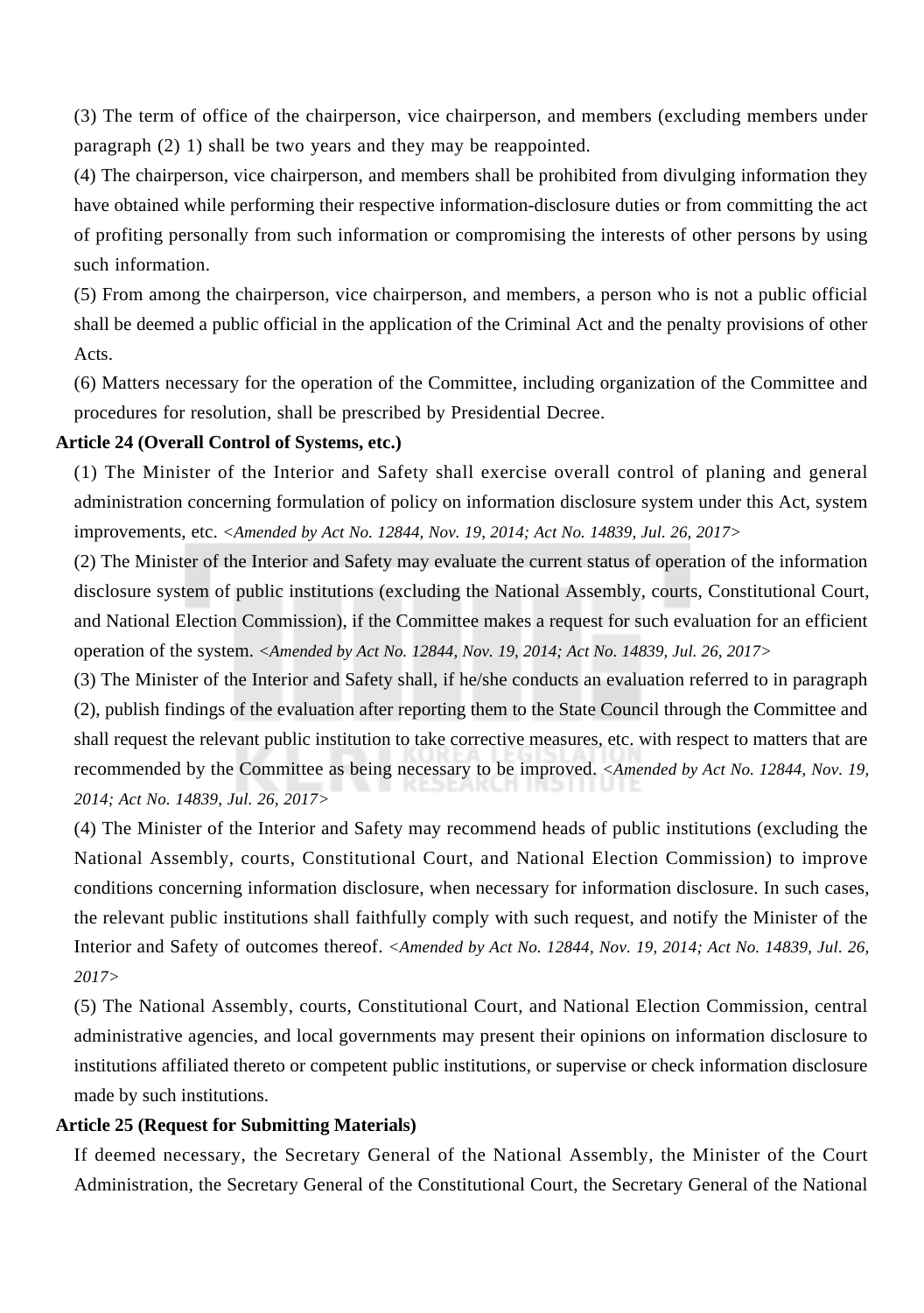Election Commission, and the Minister of the Interior and Safety may request public institutions to cooperate with them in submitting materials, etc. concerning information disclosure. *<Amended by Act No. 12844, Nov. 19, 2014; Act No. 14839, Jul. 26, 2017>*

#### **Article 26 (Report to National Assembly)**

(1) The Minister of the Interior and Safety shall make a report on information disclosure during the preceding year to the National Assembly every year before the regular session of the National Assembly opens. *<Amended by Act No. 12844, Nov. 19, 2014; Act No. 14839, Jul. 26, 2017>*

(2) Matters necessary for preparing a report under paragraph (1) shall be prescribed by Presidential Decree.

### **Article 27 (Provisions concerning Delegation)**

Matters necessary for enforcing this Act shall be prescribed by the National Assembly Regulations, Supreme Court Regulations, Constitutional Court Regulations, National Election Commission Regulations, and Presidential Decree.

### **Article 28 (Guarantee of Status)**

No one shall be put at a disadvantage in terms of his/her status, including disciplinary measures, or be discriminated in work conditions on the grounds of legitimate information disclosure under this Act.

# ADDENDA

(1) (Enforcement Date) This Act shall enter into force six months after the date of its promulgation: Provided, That the amended provisions of Article 8 (1) shall enter into force one year and six months after the promulgation thereof.

(2) (Preparations for Establishment of Committee) The Minister of Government Administration and Home Affairs may perform administrative work necessary to establish the Committee, such as selecting and appointing its members, etc. in accordance with the amended provisions of Articles 22 and 23 prior to the enforcement of this Act.

(3) (Applicability to Shortening of Period, etc. for Deciding on Whether or Not to Disclose Information) The amended provisions of Article 11 shall apply starting with the first request that is made for disclosing information after the enforcement of this Act.

# ADDENDA *<Act No. 7796, Dec. 29, 2005>*

#### **Article 1 (Enforcement Date)**

This Act shall enter into force on July 1, 2006.

#### **Articles 2 through 6 Omitted.**

ADDENDUM *<Act No. 8026, Oct. 4, 2006>*

This Act shall enter into force three months after the date of its promulgation.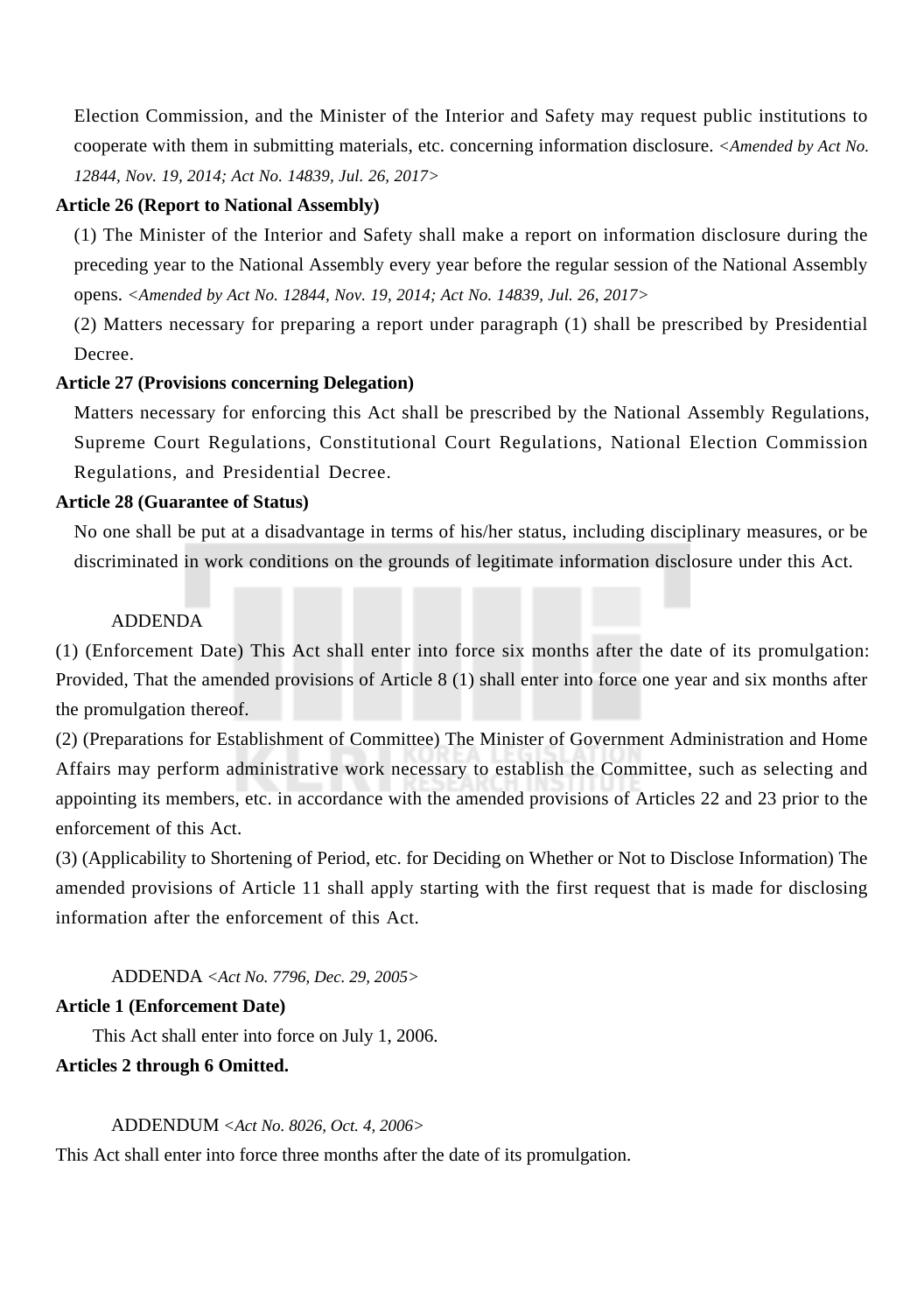ADDENDA *<Act No. 8171, Jan. 3, 2007>*

#### **Article 1 (Enforcement Date)**

This Act shall enter into force six months after the date of its promulgation. (Proviso Omitted.) **Articles 2 through 6 Omitted.**

ADDENDA *<Act No. 8854, Feb. 29, 2008>*

#### **Article 1 (Enforcement Date)**

This Act shall enter into force on the date of its promulgation.

### **Article 2 (Transitional Measures)**

The members of the Information Disclosure Committee who are commissioned under the previous provisions shall be deemed to have been commissioned by the Minister of Public Administration and Security under this Act, and the term of office for a member shall be reckoned from the date when he/she was commissioned under the previous provisions.

ADDENDA *<Act No. 8871, Feb. 29, 2008>*

#### **Article 1 (Enforcement Date)**

This Act shall enter into force on the date of its promulgation.

# **Articles 2 through 5 Omitted.**

ADDENDA *<Act No. 10012, Feb. 4, 2010>*

#### **Article 1 (Enforcement Date)**

This Act shall enter into force three months after the date of its promulgation. (Proviso Omitted.)

# **Articles 2 through 6 Omitted.**

ADDENDA *<Act No. 11690, Mar. 23, 2013>*

### **Article 1 (Enforcement Date)**

(1) This Act shall enter into force on the date of its promulgation.

(2) Omitted

# **Articles 2 through 7 Omitted.**

#### ADDENDUM *<Act No. 11991, Aug. 6, 2013>*

This Act shall enter into force three months after the date of its promulgation: Provided, That the amended provisions of Article 8-2 shall enter into force on March 1, 2014.

ADDENDA *<Act No. 12844, Nov. 19, 2014>*